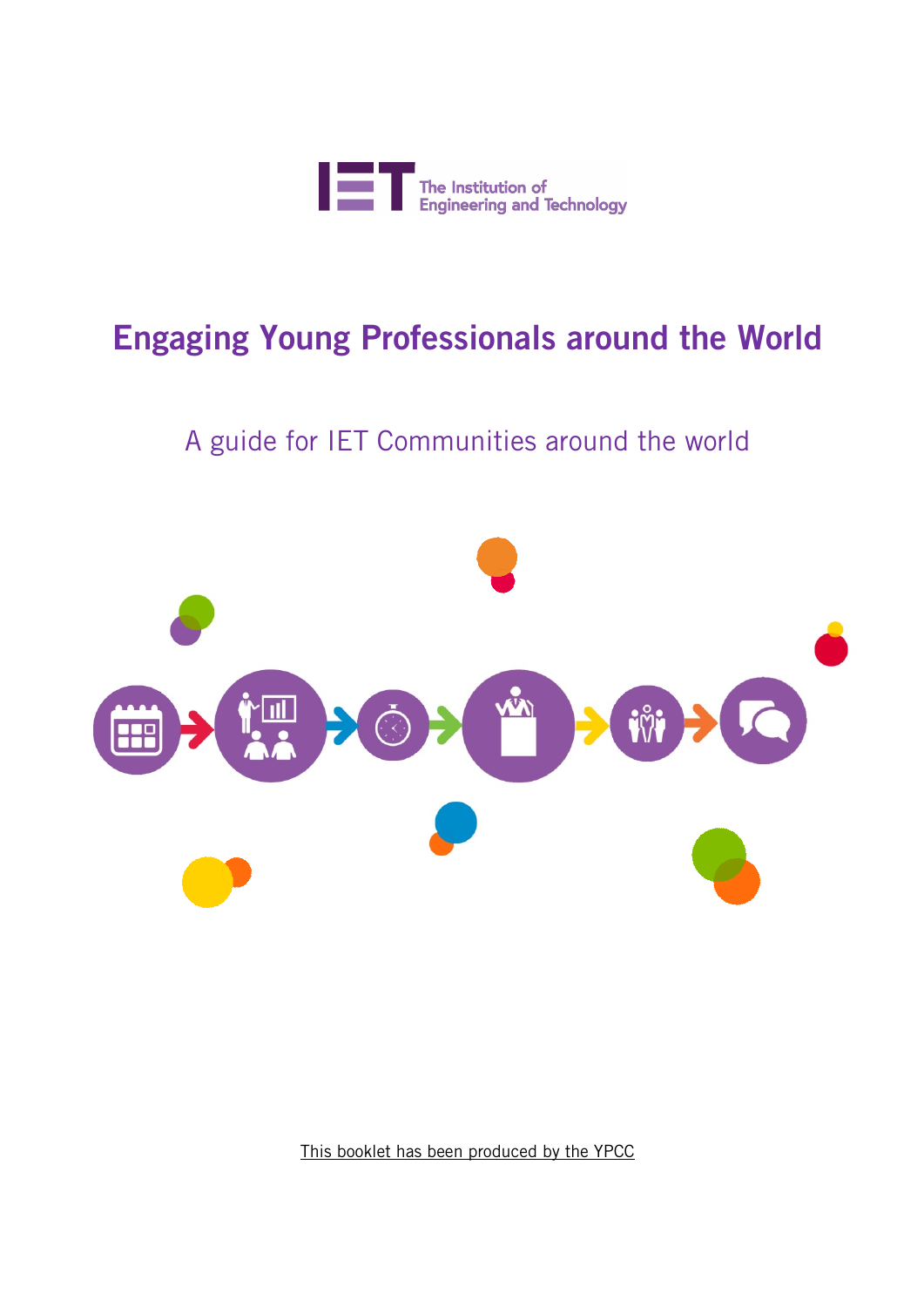# Why do we need to get young professionals on board?

As a Communities volunteer, you will probably be aware that the IET has Communities all over the world. One thing you have in common is the need for effective succession planning and this is one of the main reasons that it is important for you to engage with students and young professionals.

Many of you have mentioned that you experience challenges in attracting a younger audience to your events. The Young Professionals Community Committee (YPCC) is keen to help with ideas on how to achieve this. In 2016, they held an International Young Professionals Community Volunteer Conference and asked the 40 attendees to tell us which events were successful in attracting young professionals in their regions.

The YPCC produced this booklet to share those ideas with you. We hope you find it useful!



## **Contents**

- 1. Americas
- 2. Asia Pacific
- 3. Europe, Middle East & Africa
- 4. South Asia
- 5. United Kingdom
- 6. Useful contacts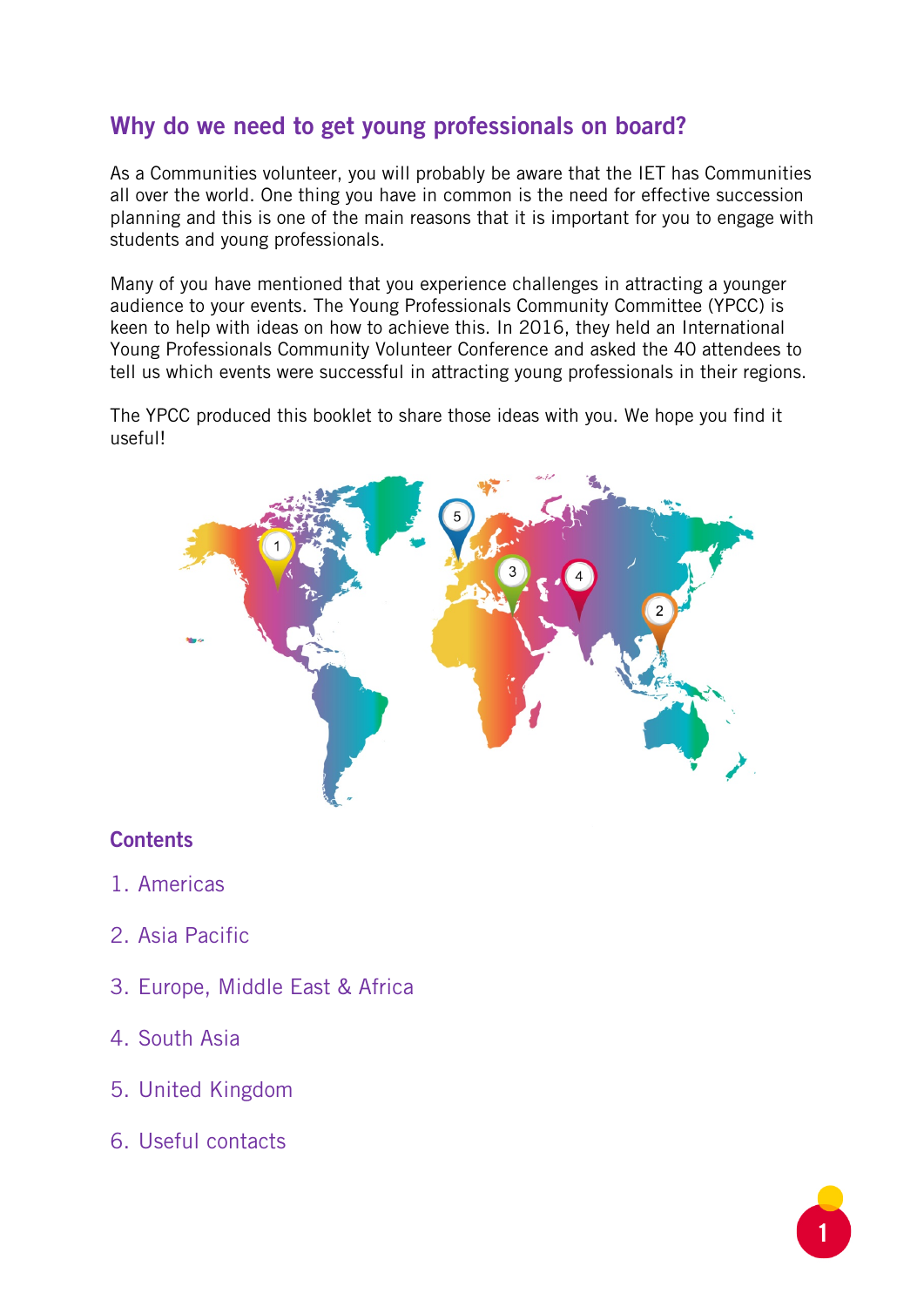# 1. Americas

*Challenge*: How to increase attendance at events in an area where members are spread across a wide geographical area

## *Opportunity*:

Communities without a strong concentration of members within a geographic area can benefit from partnering with other organizations for their events. Successful strategies for this have included hosting joint events with other engineering institutions such as IMechE or IEEE, or liaising with local universities. These partnerships not only increase attendance at events and may potentially bring in new IET members, but also can reduce the planning and promotion duties of IET volunteers by engaging partner support.

*Challenge:* Demonstrate membership value outside of Professional registration (engineering charterships).

## *Opportunity:*

An IET membership offers a range of products and services, as well as access to a powerful knowledge network. Demonstrating the value of these features, and focusing less on chartership, is critical to maintaining member interest. Volunteers could *s*howcase the social component of membership by hosting more frequent, less formal events that bring local members together. Or they could demonstrate professional value beyond charterships by planning events that interact with local industry, provide networking opportunities, promote access forgotten IET resources, such as the [Digital](http://digital-library.theiet.org/)  [Library.](http://digital-library.theiet.org/) For example, the EMEA region hosts presentation skills workshops before the PATW and have received great positive feedback.

# 2. Asia Pacific

**Challenge:** Increase Young Professional (YP) involvement in volunteer roles and local network activities

## *Opportunity:*

Local networks (LN) can delegate more power to existing YPs so they can plan events. This can be done by increasing YP presence in the LN board, creating a separate YP governance structure that interacts with the LN, or by allocating some portion of the LN budget to YP volunteers and their events. New Zealand and Australia are currently trialling a governance model that shares responsibilities between the LN, YPs and On Campus groups, so look to them for guidance and support. The Chennai LN in South East Asia is also encouraging YP involvement by giving awards for YPs excelling in academics, excelling in leadership, etc.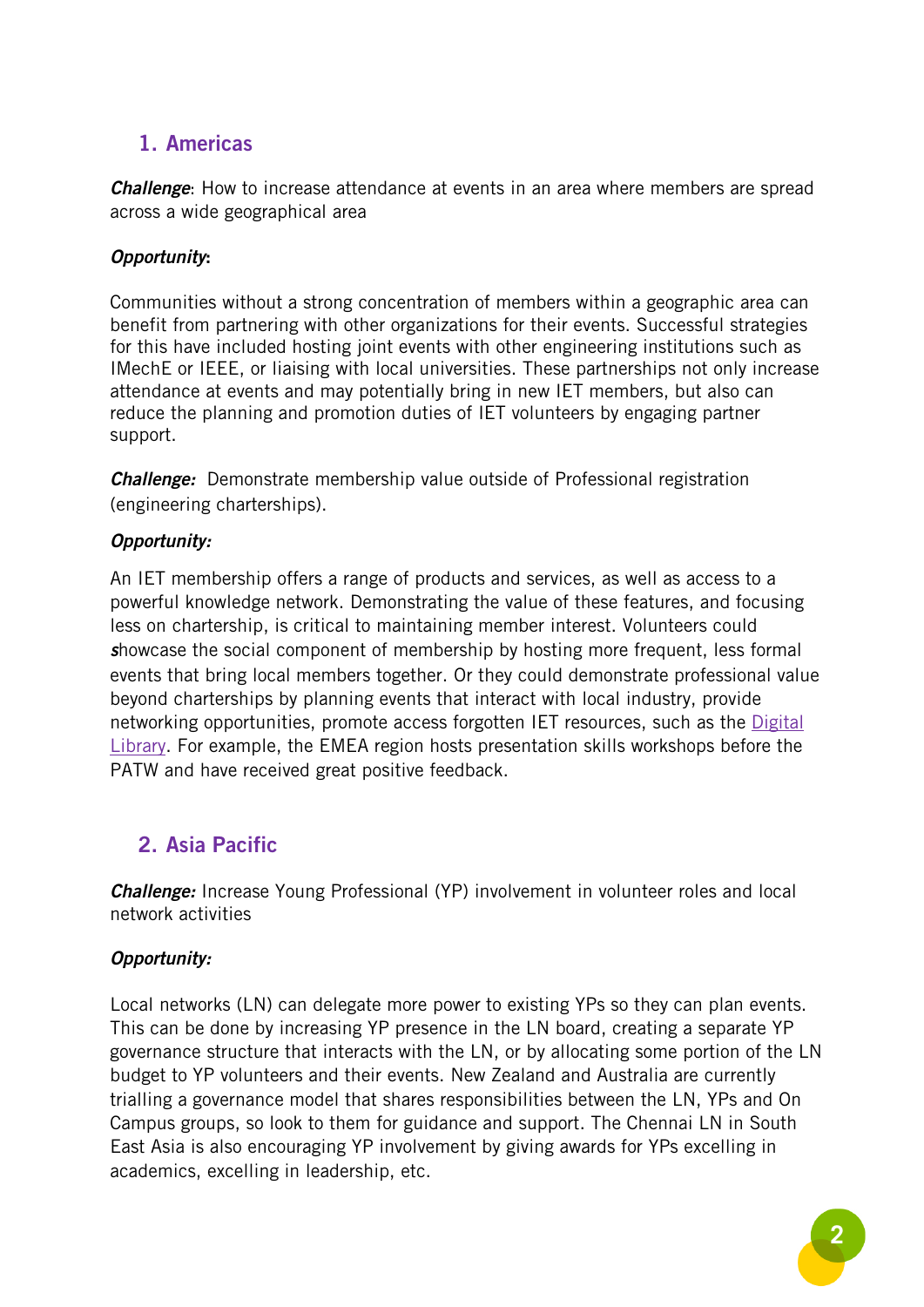*Challenge:* Design new, unique services that appeal broadly to YPs

### *Opportunity:*

Events on leadership, soft skills, and social networking have been demonstrated to have a large appeal to YP members. LNs and volunteers wishing to increase the local services specifically for YPs can look to organize more of these events in their region instead of the more traditional technical lectures.

*Challenge:* Increase YP awareness of the IET

#### *Opportunity:*

Use On [Campus](http://www.theiet.org/students/you-and-iet/on-campus/index.cfm?origin=on-campus) events to host workshops, technical talks, invite speakers, and promote the PATW competition. When OnCampus groups are not available try to partner with local universities to encourage student participation. Visiting universities on the open houses/admissions day and promoting the IET is a great way to gain exposure. Malaysia currently has 11 [OnCampus](http://www.theiet.org/students/you-and-iet/on-campus/index.cfm?origin=on-campus) chapters and is a great example for those looking for guidance. Alternatively, Singapore uses the [Faraday](http://faraday.theiet.org/) challenge to encourage teens to join engineering and to reach out to the public about the IET.

# 3. Europe, Middle East & Africa

*Challenge:* Plan large local events with limited LN resources

#### *Opportunity:*

Have LNs collaborate for larger events, with one LN assuming control and other surrounding networks participating. The [GCC robotics](http://www.gccroboticschallenge.com/index.html) competition in February 2016 was planned this way and was a hugely successful event with 6 countries participating.

#### *Challenge:* Student engagement

#### *Opportunity:*

Organise really fun, unique events through IET student chapters. A great example of this is the Treasure Hunt event organised by IET student chapter at K.F.U.P.M. This event saw the highest volunteer participation with over 15 IET volunteers! It attracted around 25 teams and 75 students ranging from senior year to orientation year.

The Treasure Hunt involved solving clues and performing tasks that led to the treasure destination and comprised of three main parts: the preliminary round, semi-final and final.

The preliminary round tested problem solving and critical thinking skills. 7 teams moved on to the next round.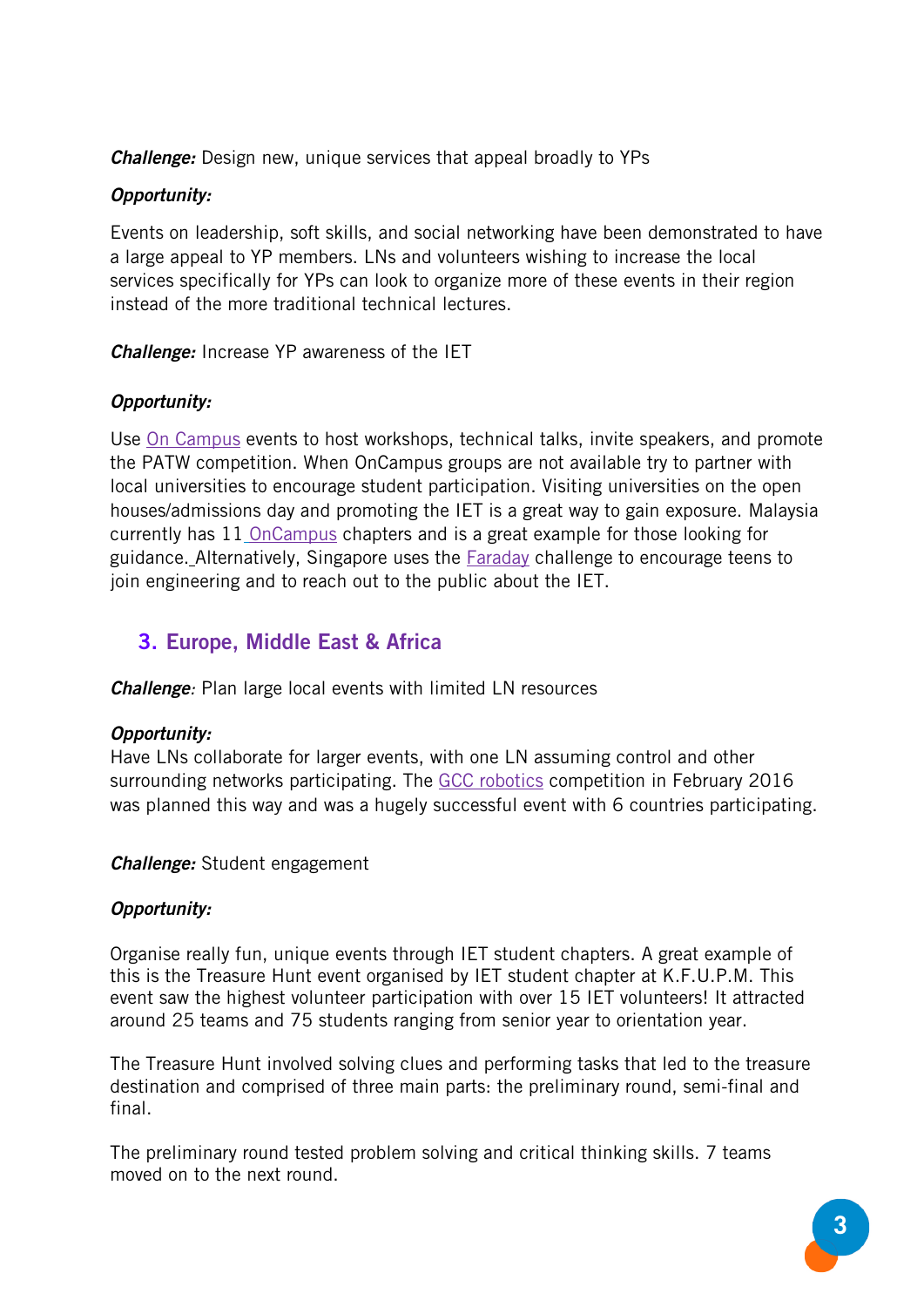The semi-final was a point-based round and each team had to perform certain tasks within a given time. Tasks included solving Morse code, communication games and more critical thinking questions. 5 teams moved onto the final.

In the final, the teams were given an initial riddle to solve. The answer to this riddle then led to the next location with a new clue and that clue led to another location and so on. At each location teams were given part of the final location coordinate.

The first team to finish all tasks and find the treasure is the winner! Money prizes were given as well as participation certificates. The event was a huge success and received overwhelmingly positive feedback.

## 4. South Asia

*Challenge:* Increase YP awareness of the IET

#### *Opportunity:*

Reach out to local universities. A great example of this is the NICE (nurturing caring engineering) initiative launched in Mumbai in 2014. In this initiative Students from  $3<sup>rd</sup>/4<sup>th</sup>$  year of engineering visit junior college (before they select career branches) and present on engineering for an hour. They give "real life examples" of types of engineering, do ice breakers, and pass out feedback forms. Those outreach students then present on their outreach for a competition

*Challenge:* Communication between students and volunteers

#### *Opportunity:*

YP Congress intends to connect all the YPs of South Asia and share best practices among themselves.

There are plenty of great things being done by different YP sections, but it remains confined to the concerned local network. Mostly it has been observed that after students graduate from the university they don't continue with the IET. There are some local networks where the YP section is struggling to get the requisite momentum and are weakening gradually. YPs within academia and the corporate world need more interaction between them. YP Congress will try to bridge this kind of gap and work towards the succession planning.

To minimize the cost it is recommended to try and combine it with an existing conference or large scale event. A day event will mostly comprise of the updates on the YP activities, team building work shop, best practice sharing session, technomotivational talk.

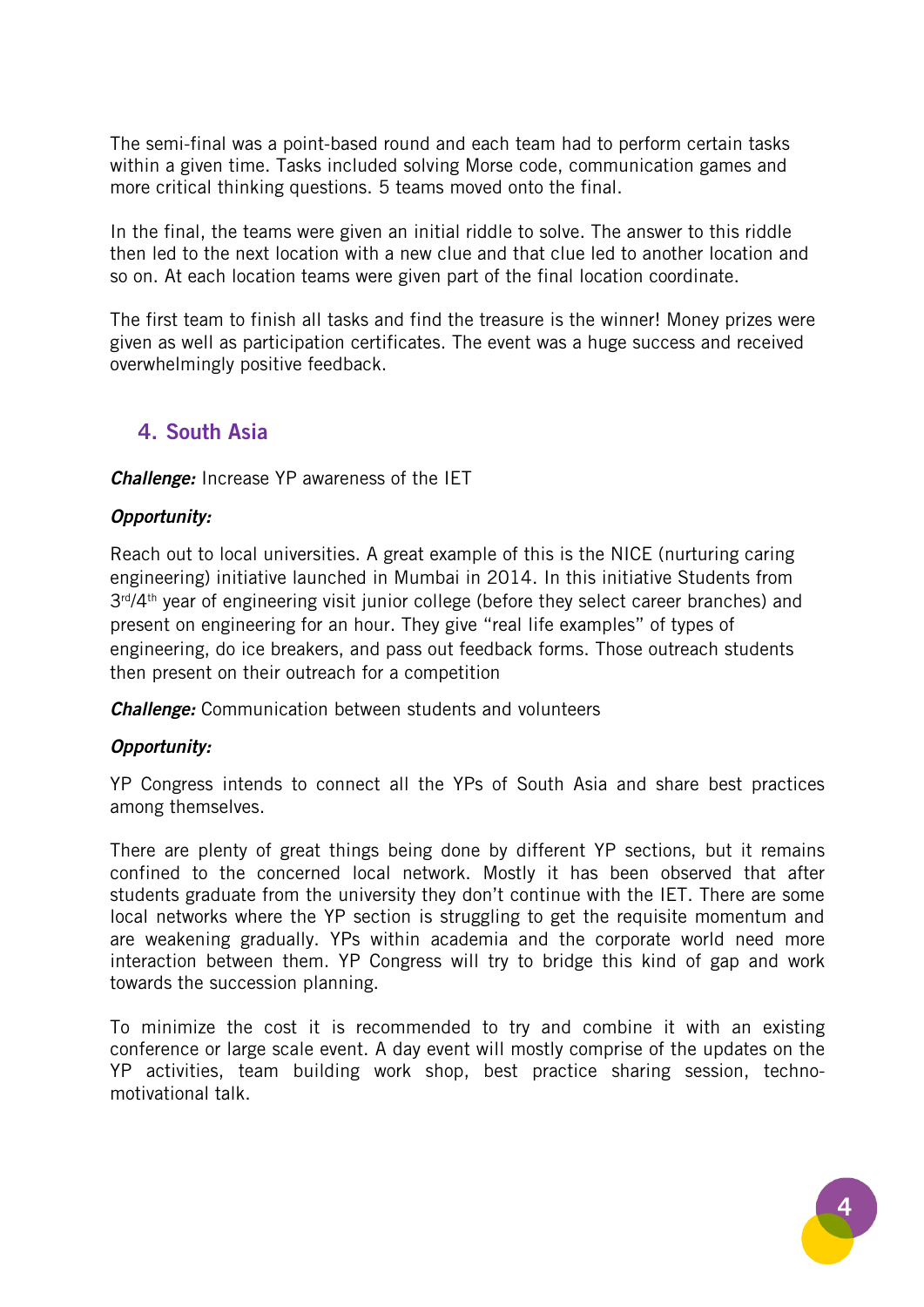## 5. United Kingdom

*Challenge:* Increase the number of IET social events

#### *Opportunity:*

Use low-key, low-cost, events such as "beer and pizza" meetings to increase the number of casual IET events. The UK currently does this, and meets in pub function rooms to facilitate a social atmosphere.

*Challenge:* Increase awareness of IET events

#### *Opportunity:*

Leverage social media to promote events (Twitter, Facebook LinkedIn, Plus! For Events) and engage with student engineering societies (non-IET groups) to cross-promote events.